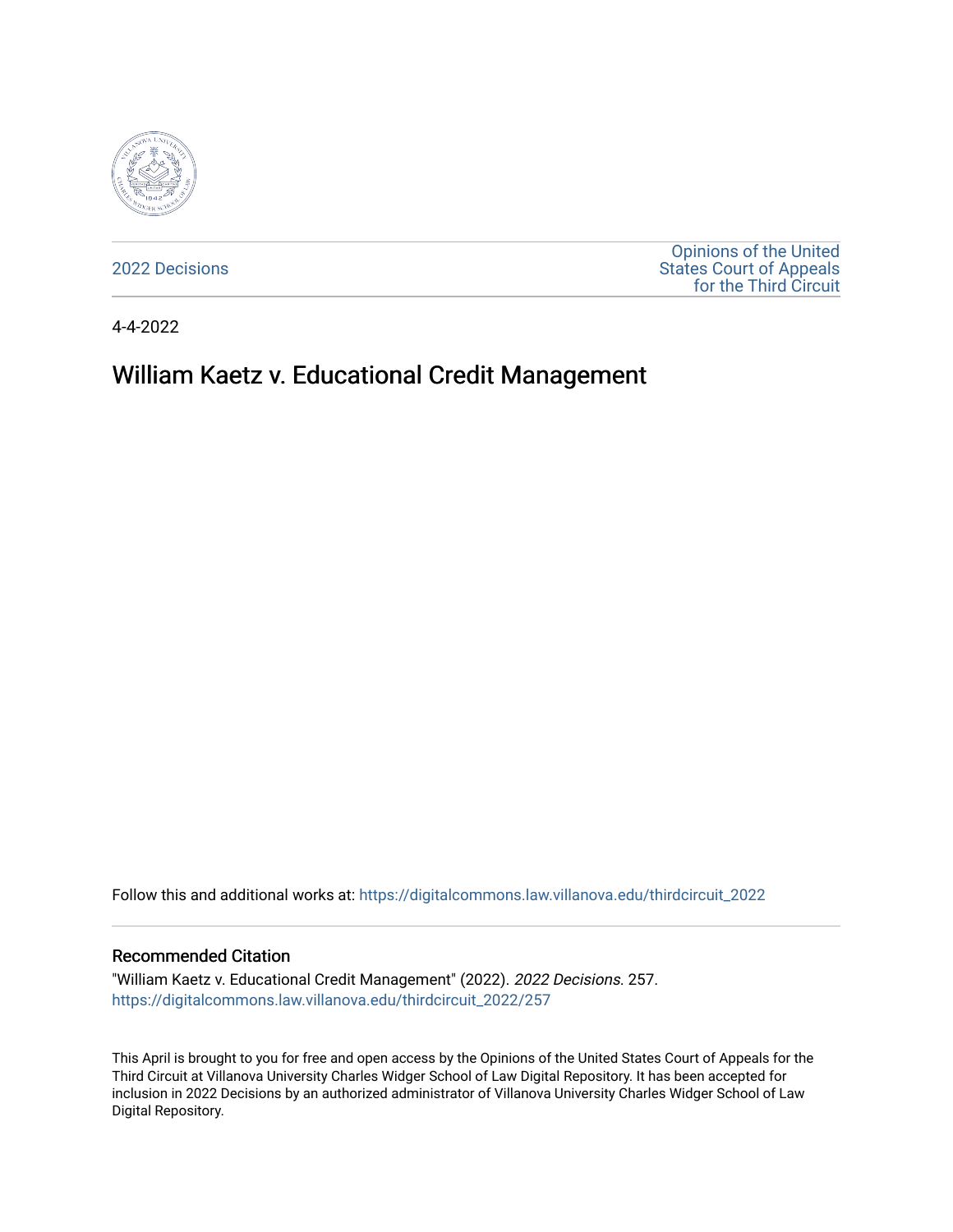### **NOT PRECEDENTIAL**

### UNITED STATES COURT OF APPEALS FOR THE THIRD CIRCUIT

No. 20-2592

## WILLIAM F. KAETZ, Appellant

v.

### EDUCATIONAL CREDIT MANAGEMENT CORPORATION; EXPERIAN; TRANSUNION; EQUIFAX

On Appeal from the United States District Court for the District of New Jersey (D.C. No. 2-16-cv-09225) District Judge: Honorable Claire C. Cecchi

 $\mathcal{L}_\text{max}$ 

Submitted Pursuant to Third Circuit L.A.R. 34.1(a) on March 25, 2022

Before: KRAUSE, BIBAS, and SCIRICA, Circuit Judges

(Opinion filed: April 4, 2022)

 $\mathcal{L}_\text{max}$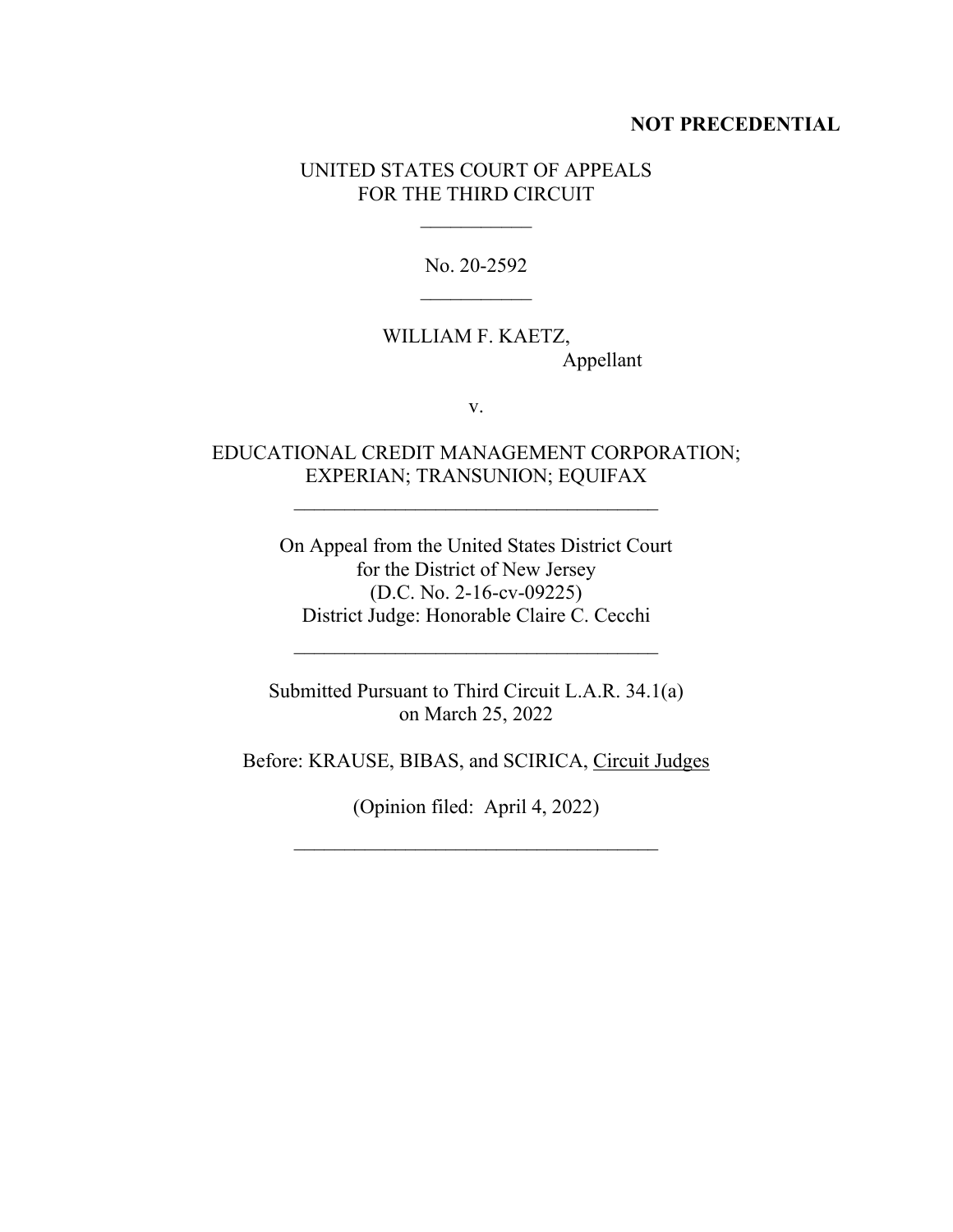#### OPINION\*

 $\frac{1}{2}$ 

### PER CURIAM

William Kaetz, proceeding pro se, appeals orders of the United States District Court for the District of New Jersey dismissing his second amended complaint and denying his motion for reconsideration. We will affirm the judgment of the District Court.

Kaetz filed a complaint against Educational Credit Management Corporation ("ECMC"), and three credit reporting agencies, Experian, Equifax, and TransUnion (together, the "CRAs"), arising from actions taken to collect and report his student loan debt.<sup>1</sup> Kaetz alleged that in 2012, he filed a Chapter 7 bankruptcy petition in the United States Bankruptcy Court for the District of New Jersey. He listed ECMC in his petition as a creditor with claims totaling \$15,835, which represented his student loans. The Bankruptcy Court granted Kaetz a discharge in 2013. Kaetz alleged that, after the discharge and completion of his bankruptcy case, ECMC used harassing telephone calls and letters to collect the debt. ECMC also informed the CRAs about his debt and the CRAs published the information on his credit report. Kaetz averred that the debt was discharged and that he disputed the debt without success.

This disposition is not an opinion of the full Court and pursuant to I.O.P. 5.7 does not constitute binding precedent.

<sup>&</sup>lt;sup>1</sup> The operative complaint is Kaetz's second amended complaint filed on November 29, 2017.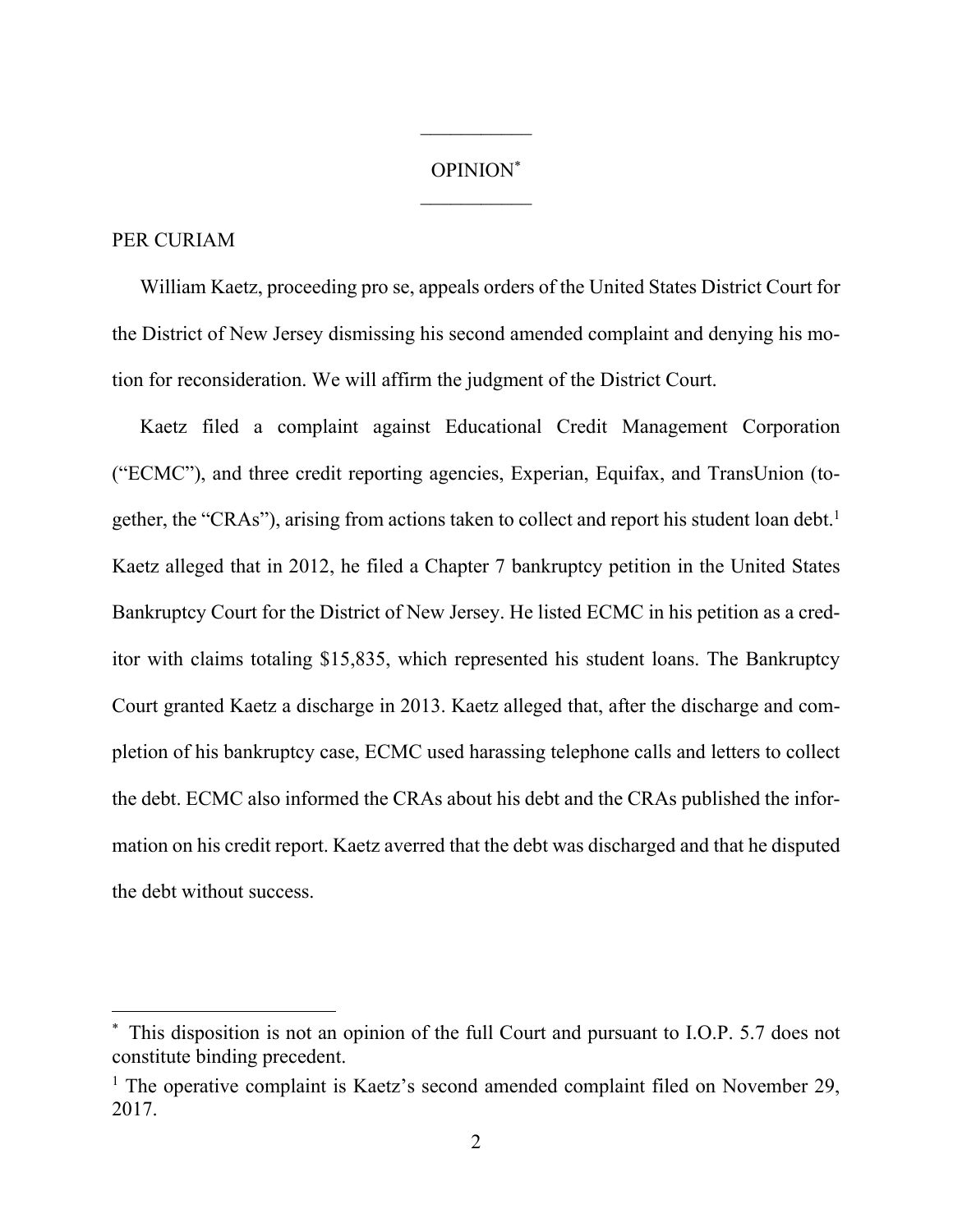Kaetz claimed that the defendants violated the Fair Debt Collection Practices Act, that the CRAs violated the Fair Credit Reporting Act, and that the defendants were in civil contempt of the Bankruptcy Court's discharge order. He also raised constitutional claims challenging, among other things, the constitutionality of the Bankruptcy Code provision excepting student loan debt from discharge, 11 U.S.C. §523(a)(8).

ECMC moved to dismiss Kaetz's second amended complaint for failure to state a claim upon which relief could be granted. Experian and Equifax filed a joint motion to dismiss, which TransUnion joined. The District Court granted the motions and dismissed Kaetz's complaint. It ruled that many of Kaetz's claims failed because their premise—that his student loan debt was discharged in his bankruptcy case—was incorrect. The District Court explained that student loan debt is presumptively nondischargeable under §523(a)(8) and that Kaetz had not filed an adversary proceeding to determine whether his debt could be discharged.

Kaetz filed a motion for reconsideration. Relevant here, he disputed the District Court's conclusion that his student loan debts were not discharged in his bankruptcy case. He argued that he was not required to file an adversary proceeding and that he rebutted the presumption that his debt was nondischargeable by satisfying the exception in  $\S 523(a)(8)$  for undue hardship. The District Court ruled that Kaetz had provided no reason justifying reconsideration of its prior decision and denied relief. It stated that Kaetz did not point to a change in law, new evidence, a clear error of law or fact, or manifest injustice, but had restated arguments he had made in opposition to the defendants' motion to dismiss. The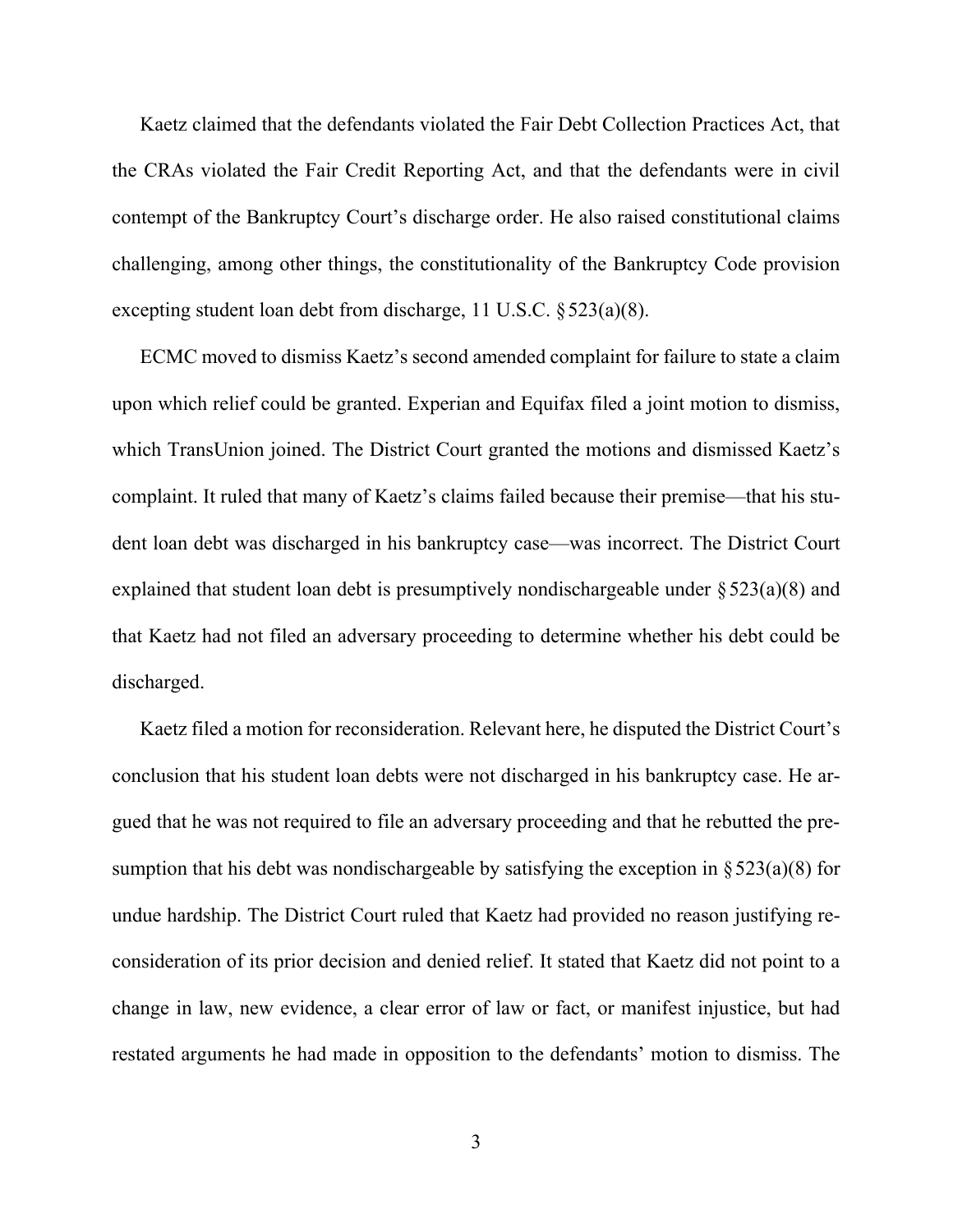District Court reiterated that his student loan debt was not discharged in his bankruptcy case. This appeal followed.

We have jurisdiction pursuant to 28 U.S.C.  $\S 1291$ .<sup>2</sup> We exercise plenary review over the District Court's order dismissing Kaetz's complaint. Finkelman v. Nat'l Football League, 810 F.3d 187, 192 (3d Cir. 2016). We review the District Court's denial of his motion for reconsideration for abuse of discretion. Gibson v. State Farm Mut. Auto. Ins. Co., 994 F.3d 182, 186 (3d Cir. 2021). We review its legal determinations on reconsideration de novo and its factual findings for clear error. Id.

Kaetz primarily argues on appeal that the District Court erred in ruling that he was required to file an adversary proceeding in Bankruptcy Court to determine the dischargeability of his student loan debt. The applicable statute provides that "[a] discharge under section 727 . . . of this title does not discharge an individual debtor from any debt" for certain educational loans "unless excepting such debt from discharge . . . would impose an undue hardship on the debtor and the debtor's dependents." 11 U.S.C. §523(a)(8). "Section 523(a)(8) renders student loan debt presumptively nondischargeable 'unless' a determination of undue hardship is made." United Student Aid Funds, Inc. v. Espinosa, 559 U.S. 260, 277 n.13 (2010).

 $2$  The District Court granted Kaetz leave to amend one of his claims against ECMC, but Kaetz did not do so. Kaetz has stated that he stands on his second amended complaint and there is thus no issue as to our appellate jurisdiction. See Weber v. McGrogan, 939 F.3d 232, 240 (3d Cir. 2019). We also conclude that, while the District Court did not acknowledge TransUnion's joinder in the motion to dismiss filed by Experian and Equifax, there remain no unresolved issues for resolution by the District Court. Aluminum Co. of Am. v. Beazer East, Inc., 124 F.3d 551, 557 (3d Cir. 1997).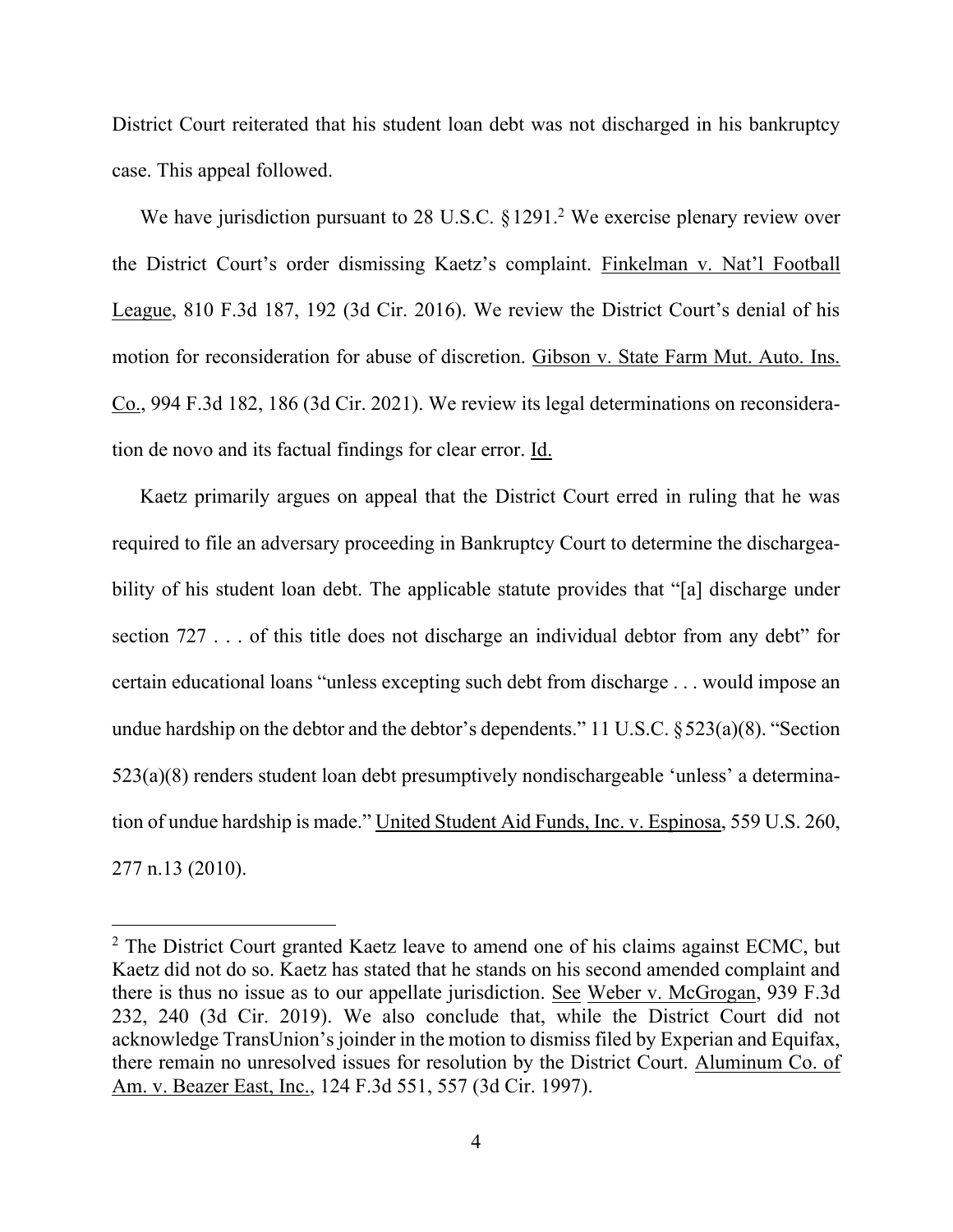Kaetz correctly states that  $\S 538(a)(8)$  does not provide that an adversary proceeding is required to determine whether student loan debt may be discharged. However, as the District Court recognized, "the Bankruptcy Rules require a party seeking to determine the dischargeability of a student loan debt to commence an adversary proceeding by serving a summons and complaint on affected creditors." Espinosa, 559 U.S. at 268–69. Kaetz contends that the Supreme Court's statement in Espinosa in this regard is dicta.<sup>3</sup> Regardless of whether that statement is dicta, the Bankruptcy Rules set forth the applicable procedure. See Fed. R. Bankr. P. 7001(6) (providing that adversary proceedings include "a proceeding to determine the dischargeability of a debt"); Fed. R. Bankr. P. 7001, Adv. Committee Notes (stating the rules govern procedural aspects of litigation involving matters referred to in Rule 7001); see also Tennessee Student Assistance Corp. v. Hood, 541 U.S. 440, 451- 52 (2004) (discussing the filing of an adversary proceeding under the Bankruptcy Rules to discharge student loan debt).

Kaetz also contends that the Bankruptcy Court's determination that he was indigent satisfied the undue hardship exception in  $\S 538(a)(8)$  and rebutted the presumption that his debt was nondischargeable. Even if an undue hardship determination could have been made in Kaetz's bankruptcy case outside of an adversary proceeding, a finding of indigence is not the same as an undue hardship determination under §538(a)(8). See In re Faish, 72 F.3d 298, 306 (3d Cir. 1995) (holding bankruptcy courts within the Third Circuit must apply the

<sup>&</sup>lt;sup>3</sup> Espinosa held that a Bankruptcy Court legally erred in confirming a Chapter 13 plan that discharged student loan debt without an undue hardship finding, but that the error was not a basis for relief under Federal Rule of Civil Procedure 60(b)(4). Id. at 275-76.